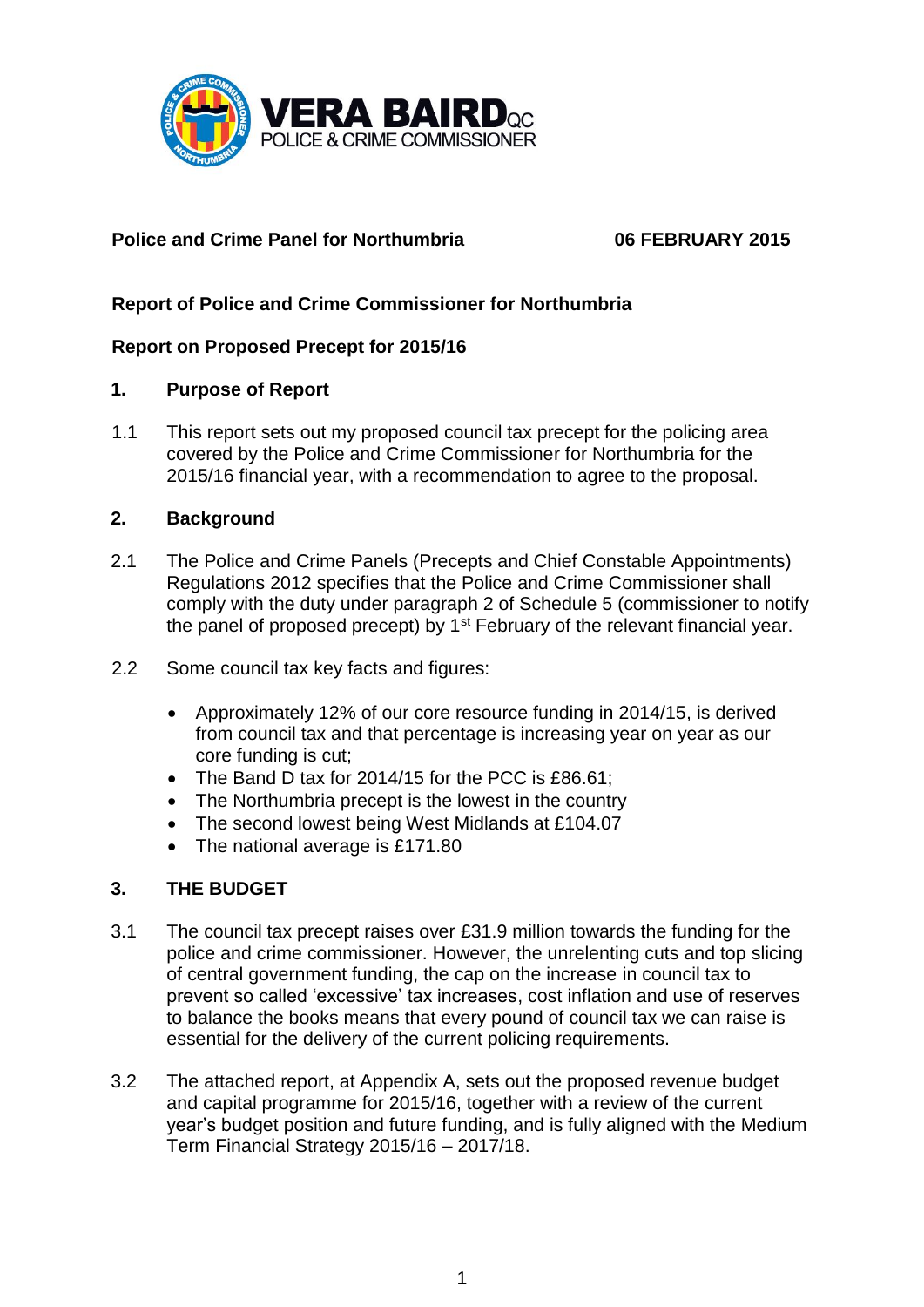## **4. PRECEPT OPTIONS**

- 4.1 The Government has announced a further council tax freeze grant for 2015/16. The grant is worth £0.392 million. It has not been confirmed if this freeze grant would be a one off payment or if it would be built into the base budget. We would therefore have to assume it is 1 year offer only.
- 4.2 It has also announced its rules for authorities that wish to increase their council tax. In common with previous years an increase at or above 2% would be deemed excessive and therefore trigger a referendum.
- 4.3 The implications of increasing the council tax above 2% and triggering a referendum have been discounted from the options due to the cost of holding a referendum and the risk of a failed vote.
- 4.4 Having discounted the referendum possibility, the funding available through the maximum permissible precept increase of 1.99% would provide an additional £0.63m in 2015/16.
- 4.5 In addition this would increase the underlying precept base and would therefore provide further benefit in future years.
- 4.6 The options therefore considered for 2015/16 have been to accept the freeze grant or increase the precept. A survey is currently underway showing a marginal preference for increase and final results will be given at the committee.
- 4.7 For context, an increase of 1.99% equates to £0.03 per week for a Band D property.
- 4.8 I have considered the options available to me at length and have taken into consideration the consultation feedback. However, my primary consideration is to ensure that the delivery of the Police and Crime Plan, and the provision of neighbourhood based policing services are maintained as far as possible. Whilst the value may not appear significant, I believe it is the right decision to recommend an increase in the precept of 1.99% to continue to support local policing services in the face of continued and increase cuts to Government funding.

## **5. Proposals**

- 5.1 I propose that the precept is increased by 1.99%
- 5.2 The impact of this decision in 2015/16 will allow for an additional £0.63m versus £0.39m from accepting the freeze grant. Over the period of the MTFS this equates to an additional £0.72m income.
- 5.3 This proposal is made in the context of the budget and the need to balance reducing resources with essential expenditure to deliver the Police and Crime Plan.